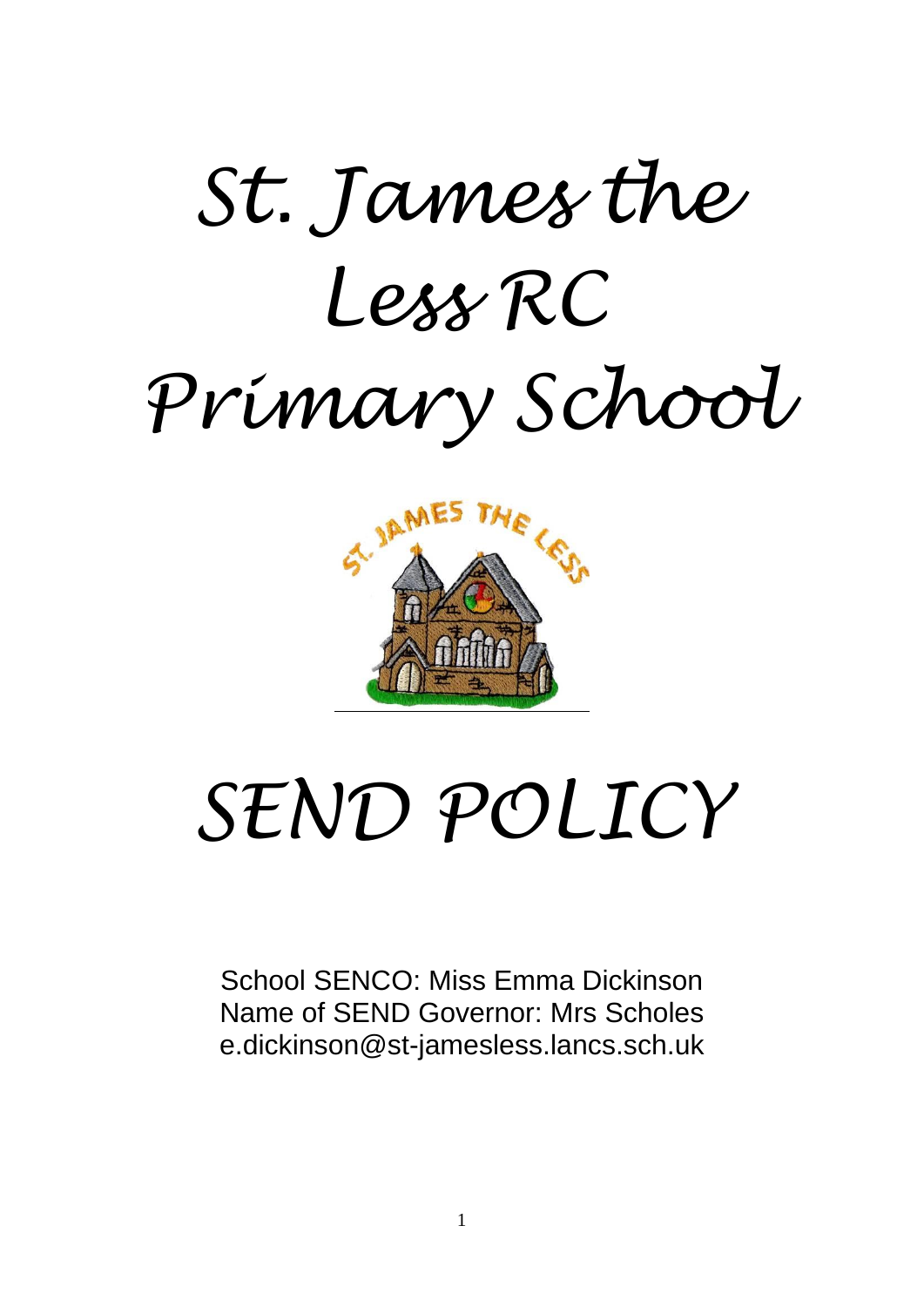# **Mission Statement**



## **Section 1 Aims**

- *•* Build upon the strengths and achievements of the child
- Create an environment in which all individuals are valued, have respect for one another and grow in self-esteem.
- Give equal access to all aspects of school life through academic, social and practical experiences. This will allow all children to experience success regardless of SEND or any other factor that may affect their attainment. This is in so far as it is reasonably practical and compatible with the child receiving their special educational provision and the effective education of their fellow pupils.
- Ensure that effective channels of communication are sustained so that all persons including parents and carers are aware of the pupil's progress and Special Educational Provision (SEP) made for them.
- Assess children regularly so that those with SEND are identified as early as possible.
- Enable pupils with special educational needs to make the greatest progress possible.
- Work towards developing expertise in using inclusive teaching and learning strategies.

# **Introduction**

As a caring, Catholic school, St James the Less places a very high emphasis on meeting the varied needs of pupils with SEND. Every teacher in school is a teacher of every child at St. James the Less, including those with SEND, and every teacher aims to achieve the best outcomes for children in their care.

The SEND policy is the most important document that our school develops when determining how we will meet the needs of our pupils with special educational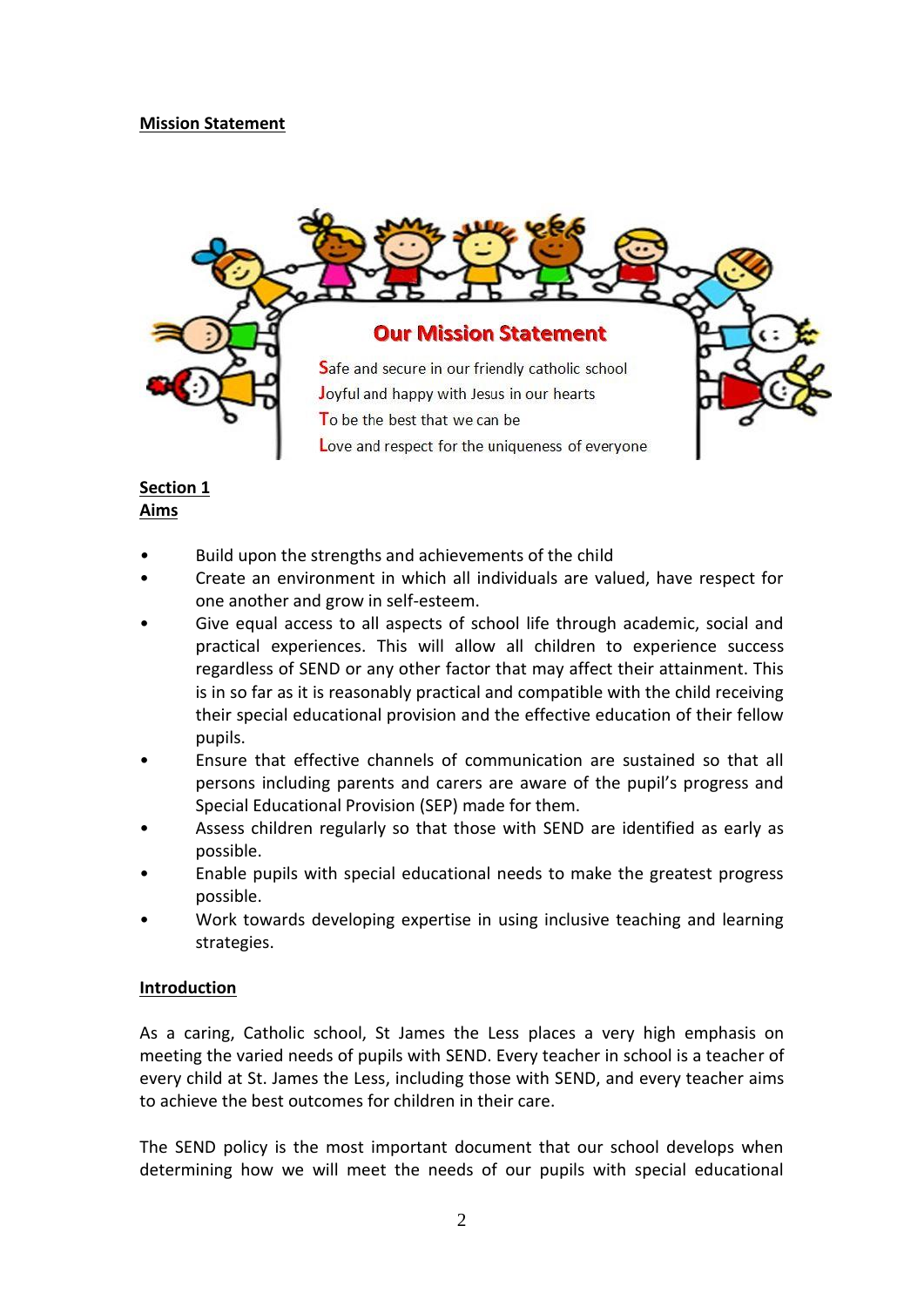needs. It reflects both the statutory requirements and the actual practice of our school. The guidance that determines what is found in this policy can be found in The Special Educational Needs and Disability Regulations which came into force on the 1<sup>st</sup> September 2014. This policy reflects what parents can expect their child to receive and is available via the following link: <https://www.gov.uk/government/publications/send-code-of-practice-0-to-25>

This policy should be read alongside other policies including those relating to curriculum, medical needs, equality, anti bullying, marking and feedback, positive behaviour and assessment.

# **Compliance**

This policy complies with the statutory requirement laid out in the SEND Code of Practice and has been written with reference to the following guidance and documents:

- Equality Act 2010: Advice for Schools DfE Feb 2013
- SEND Code of Practice 0-25
- Schools SEND Information Report Regulations (2014)
- Statutory Guidance on Supporting pupils at school with medical conditions 2014
- The National Curriculum in England Key Stage 1 and 2 framework document Sept 2013
- Safeguarding Policy
- Accessibility Plan
- Teacher Standards 2012
- This policy was written by the school SENCO with the SEND governor in liaison with the SLT.

# **SECTION 2**

## **Aims**

At St James the Less RC Primary School we aim to raise the aspirations and expectations for all pupils with SEND. The focus of all support is on positive and measurable outcomes rather than hours of provision/ support.

# **Objectives**

- To identify and provide for pupils who have special educational needs and additional needs.
- To work within the guidance provided within the SEND Code of Practice 2014.
- To operate a whole pupil/ whole school approach to the management and provision of support for special educational needs.
- To provide a Special Educational Needs Co-ordinator (SENCO) who will work with the SEND Policy.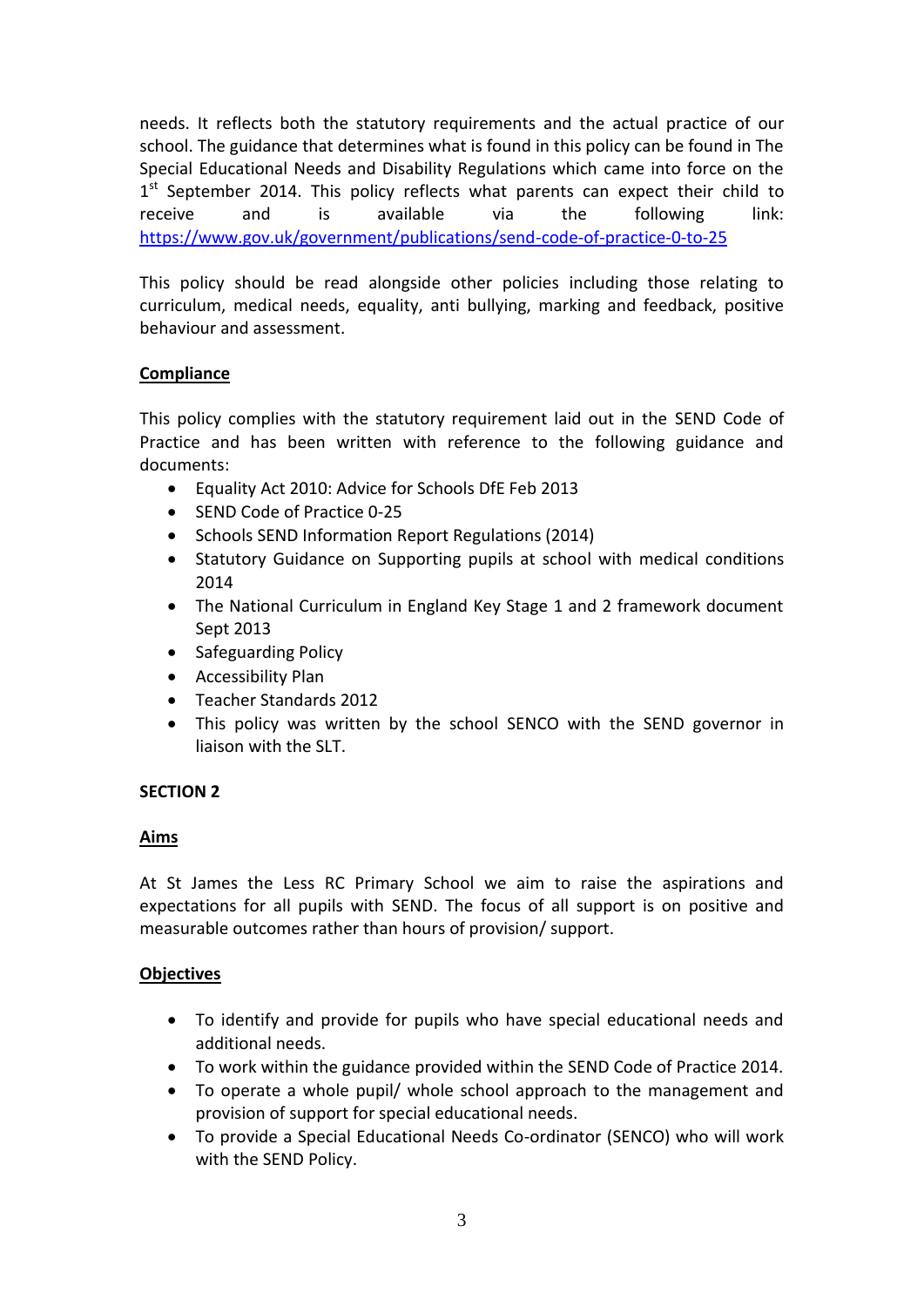To provide support and advice for all staff working with special educational needs pupils.

## **SECTION 3**

## **Identifying Special Educational Needs**

Pupils will only be identified as SEND if they do not make adequate progress once they have received good quality personalised teaching and appropriate interventions (devised by the SENCO and class teacher and delivered over an agreed time) and have still not made adequate progress.

If a teacher has a concern about a child, this is discussed with the SENCO and if further action is considered necessary, then parents will be informed.

School has adopted a policy of high quality differentiated planning to accommodate a wide range of pupils with varying abilities. Progress will be assessed regularly to identify pupils making less than expected progress given their age and individual circumstances. They will be given an **Individual Education Plan** (IEP) identifying their individual needs and extra teaching or interventions will be put in place to secure better progress.

It is the responsibility of all class teachers to monitor the support and provision for pupils with SEND in their care. The targets of pupils with IEPs will be reviewed and amended termly by the class teacher and parents will receive copies of the IEPs.

Where there is little or no improvement in a child's progress, despite the implementation of IEP, then school may call for more specialist assessment with parents' agreement.

# *All teachers have a key role in monitoring all aspects of pupil performance and, in particular, the identification of pupil needs. Parents are kept informed at all stages.*

The Code of Practice describes the 4 broad categories of need:

- 1) cognition and learning
- 2) social, emotional and mental health
- 3) Sensory and/or physical needs
- 4) communication and interaction

The four broad areas give an overview of the range of needs that will be planned for. The purpose of identification is to work out what action is to be taken rather than to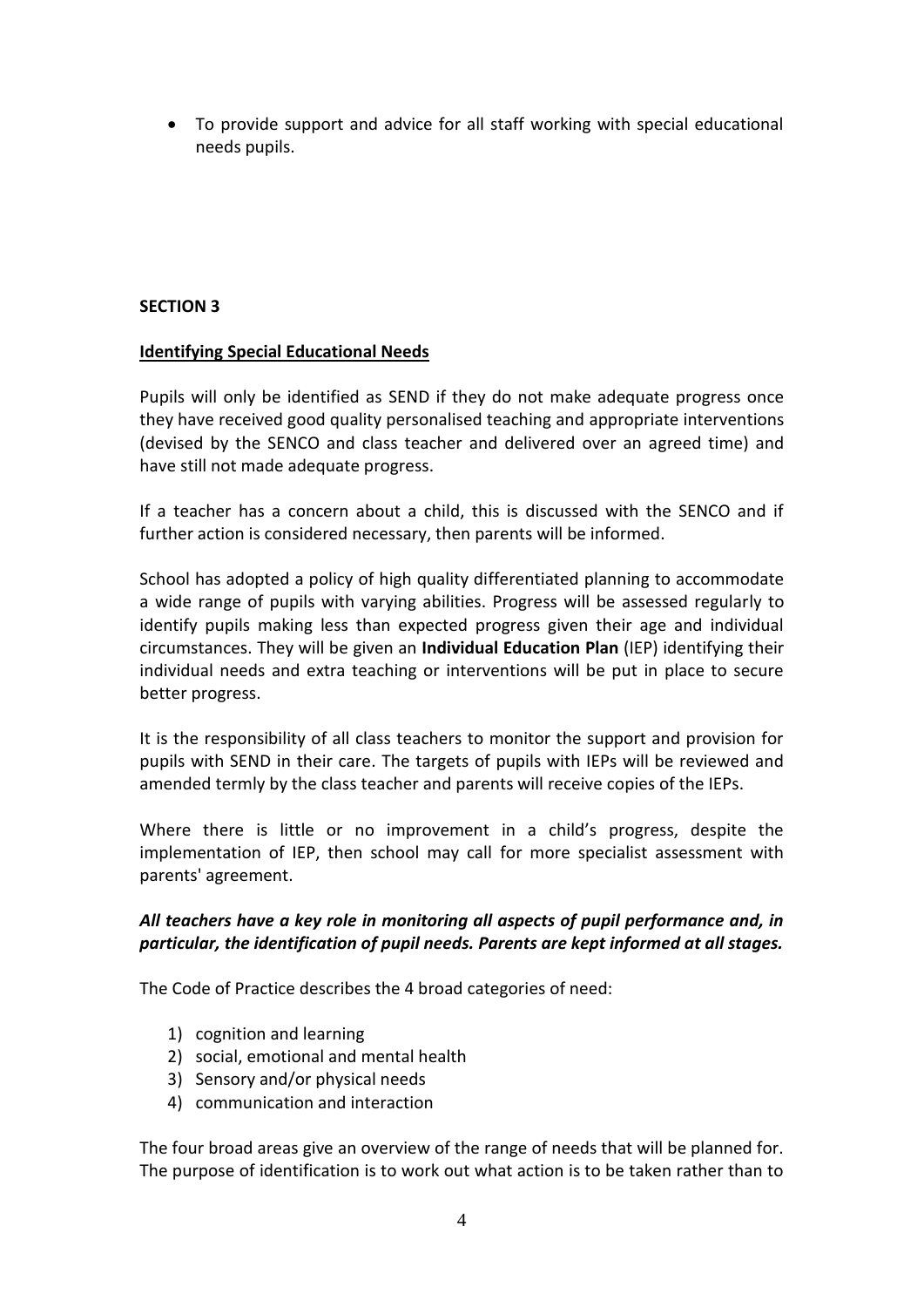fit a pupil into a category. At St. James the Less, we identify the needs of pupils by considering the needs of the whole child which will include not just their special educational needs.

There are occasions when progress and attainment are affected by factors other than special educational needs. For example:

- disability (the Code of Practice outlines the reasonable adjustment duty for all settings and schools provided under current Disability Equality legislation – these alone do not constitute SEND).
- Attendance and punctuality.
- Health and Welfare.
- EAL.
- Being in receipt of a Pupil Premium Grant.
- Being a Looked After Child.
- Being a child of a Serviceman/ woman.

#### **SECTION 4**

#### **A Graduated Approach to SEND Support**

In recording any pupils on our SEND record, our criteria include:

- What quality first teaching has been already carried out. Each class teacher is responsible for providing for all pupils, although further specialist teachers may be needed when first teaching of high quality, followed by appropriate interventions, has limited impact on pupil progress.
- Each class teacher is responsible and accountable for the progress and development of the pupils in their class, including where pupils access support from teaching assistants or specialist staff.
- High quality teaching, differentiated for individual pupils, is the first step in response to pupils who have or may have SEND.
- Additional intervention and support is not to be used to compensate for lack of good quality teaching.
- Through lesson observations and pupil progress meeting, the Senior Leadership Team at St. James the Less RC Primary School regularly review teaching and quickly identify those pupils at risk of underachievement. Where appropriate, teachers' understanding of how to support vulnerable pupils and their knowledge of the SEND most frequently encountered is developed through training.
- In order to decide whether to make special educational provision, the class teacher and SENCO will consider all the information gathered from within school about the pupil's progress, alongside national data and expectations of progress. This includes high quality formative assessment, using effective tools and early assessment materials.
- For higher levels of need, our school will draw on support from the Local Authority e.g. the school's educational psychologist.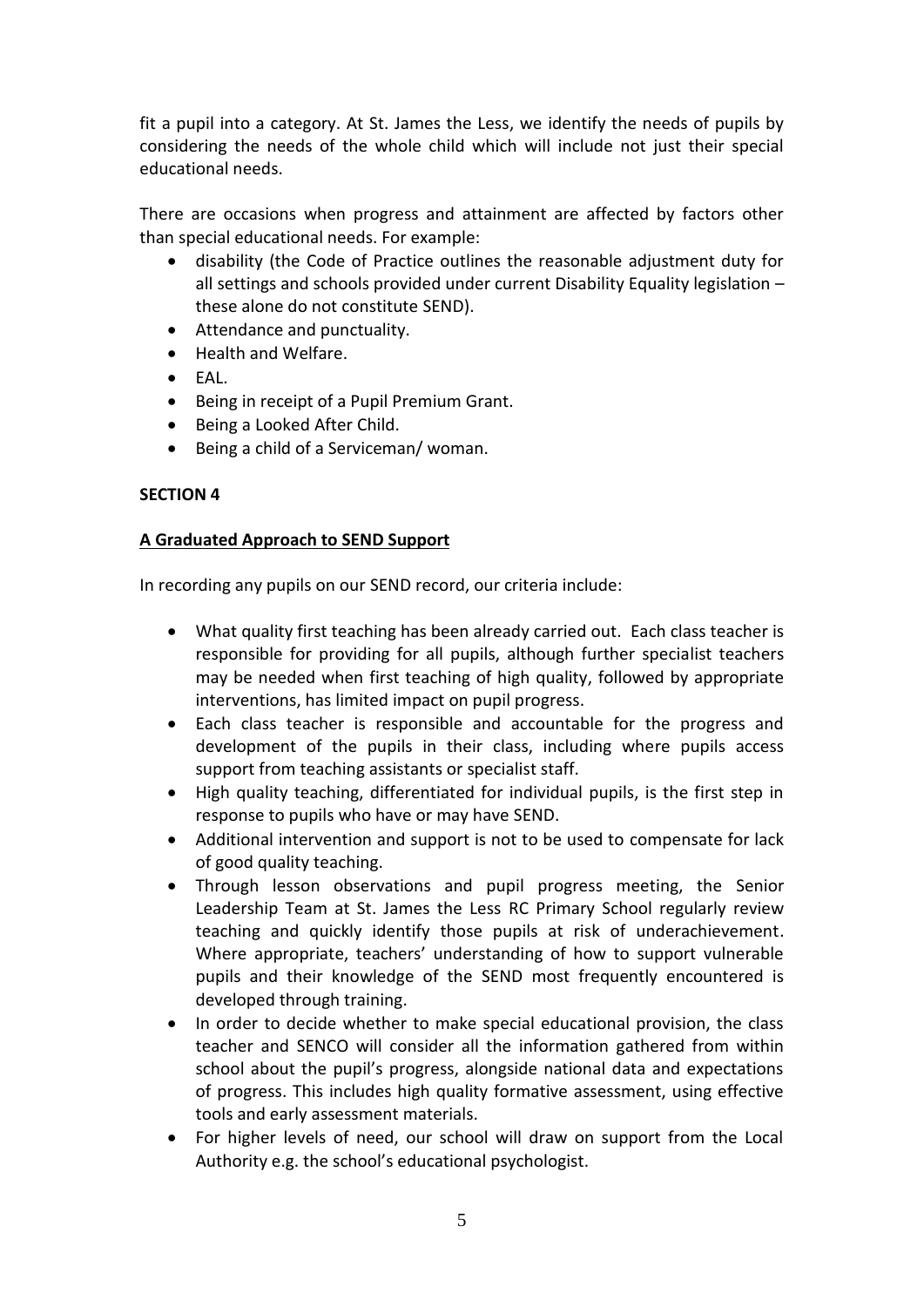Before a pupil is placed on the SEND record, the class teacher and SENCO will have carried out at least **one ASSESS- PLAN – DO – REVIEW** cycle, for example, putting in place at least a term's quality intervention to meet specific identified needs.

**ASSESS** - The teacher and SENCO will consider all of the information gathered from within the school about the pupil's progress, alongside national data and expectations of progress. This will include formative assessment, using effective tools and early assessment materials. From this, we identify the child's current attainment, achievements and learning profile. This may involve taking advice from the SENCO, external specialists and may include the use of diagnostic and other assessments to determine the exact areas of need and strategies recommended. Where external specialists are involved directly with the pupil, parental consent will be sought first. Information may also be gathered using person-centred tools to discover what is important to the pupil and how best we can support them.

**PLAN** – Pupils and parents will be involved in the planning process as much as possible. Person-centred tools may be employed to facilitate this. This means that the pupil and their parents/ carers are supported in the planning process to arrive at goals and plans that make them key players in the learning process. This will be used to ascertain aspirations and outcomes for the child in the short and longer term. Parents and pupils will take away a copy of the plans for the term, which will include the expected outcomes, actions and strategies and provision to be used. A review date will also be set.

**DO**- The strategies and interventions agreed in the plan will be implemented and progress monitored using the school's usual assessment systems, plus specific tracking of progress through any interventions. Progress may be measured through assessment scores and/or through qualitative observations.

**REVIEW**- The progress of the pupil will be reviewed at the end of the specified period of intervention. This review will form the basis of further assessment and planning. Meetings with pupils and parents happen at least termly.

 Parents, families and children will be involved at this first stage. The class teacher or SENCO will discuss issues and gather views of families and children in planning the intervention, deciding whether support can also be given at home, reviewing outcomes and deciding next steps.

# **SECTION 4**

## **Managing Pupils' Needs on the SEND Record**

There is now a single category of support, SEND SUPPORT.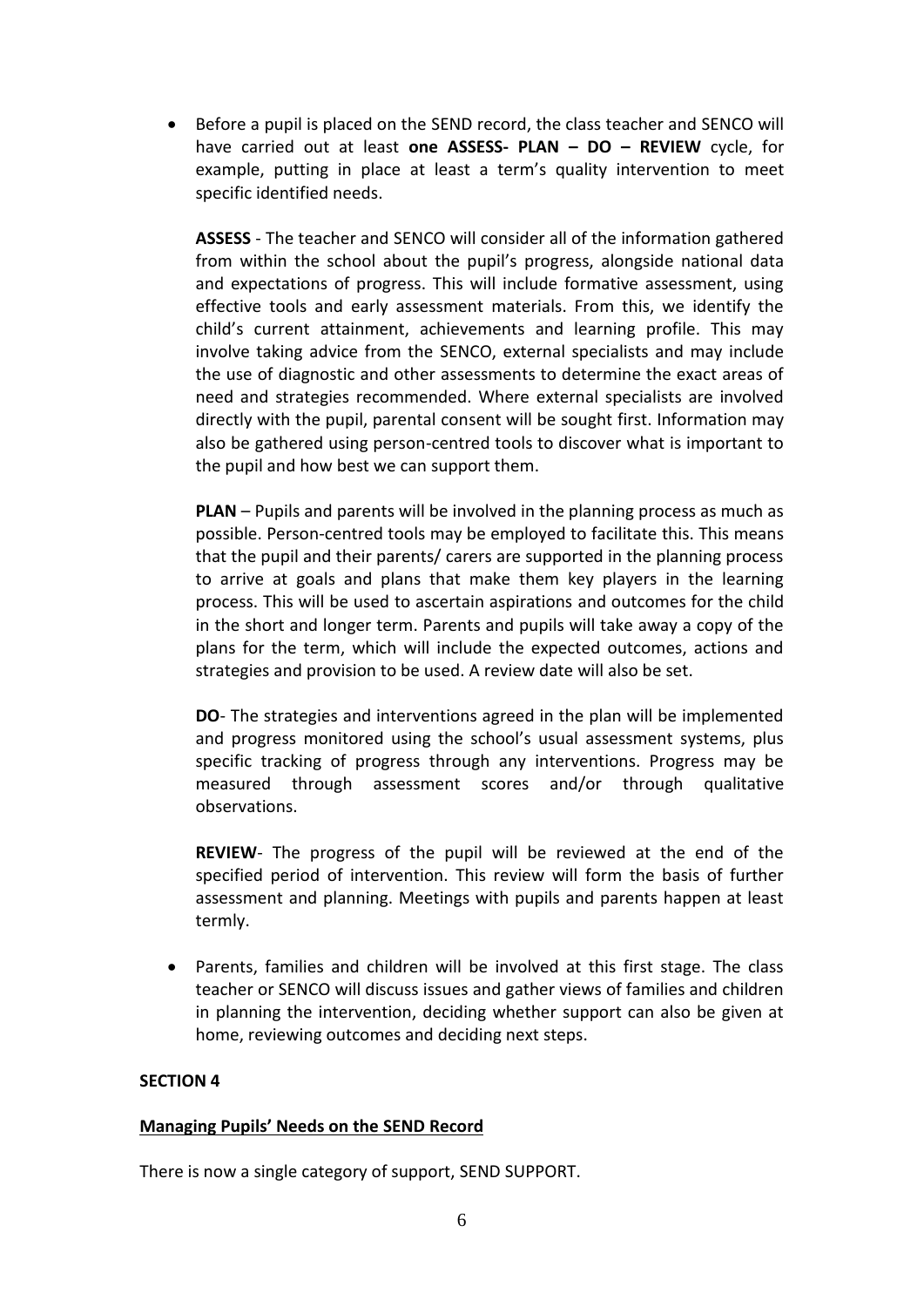In compliance with statutory guidance we define our provision in 3 Waves:

**WAVE 1 –** Inclusive quality first teaching for all.

**WAVE 2 –** Pupils receiving intervention from within school.

**WAVE 3 -** Personalised intervention for individual children. Provision at Wave 3 is likely to draw on specialist advice. It may involve the adjustment of learning objectives and teaching styles and/or individual support.

The SENCO will be responsible for deciding which level to place children at, within the overall SEND SUPPORT category.

- Pupil progress meetings take place across school
- For pupils on SEND record, teachers will gather pupil's view before inviting family (parent and pupil) into school to review IEP.
- IEP will reflect views of teacher, family (parent and pupil). It will state what needs have been identified and how to remove barriers effectively (what works), outcomes to be achieved in an agreed time frame (not more than one term).
- IEPs will be evaluated at least every term with families invited for input at the start of each term and where change/ lack of progress during the year.
- Evaluations/ outcomes will be passed on to the SENCO, following pupil progress meetings each term (undertaken by class teacher and member of SLT).
- The class teacher will be responsible for maintaining and updating the plan under the guidance of the SENCO.
- Where pupils continue to make inadequate progress, the class teacher should bring evidence to the SENCO who will arrange for a family meeting and decide next steps (e.g. further support from external agencies).
- The cost of providing support will be detailed across the school under a provision map. Costs will be met from the school's budget.
- Where the SENCO identifies that additional funding/ support is needed from the LA High Needs Block, the SENCO will contact the local authority for further guidance. A CAF may be completed at this stage, to gather the views of all relevant parties including parents and pupils.

## **Criteria for exiting the SEND Record**

At St. James the Less, we aim for children with SEND Support to make good progress and be removed from the record at an early stage. If, following a pupil progress meeting with a member of the SLT and a class teacher, it is identified that a pupil is now making good progress and no longer requires additional support other than differentiation within class, a pupil may be removed from the record. This decision will be taken by the SENCO and will be shared with the family.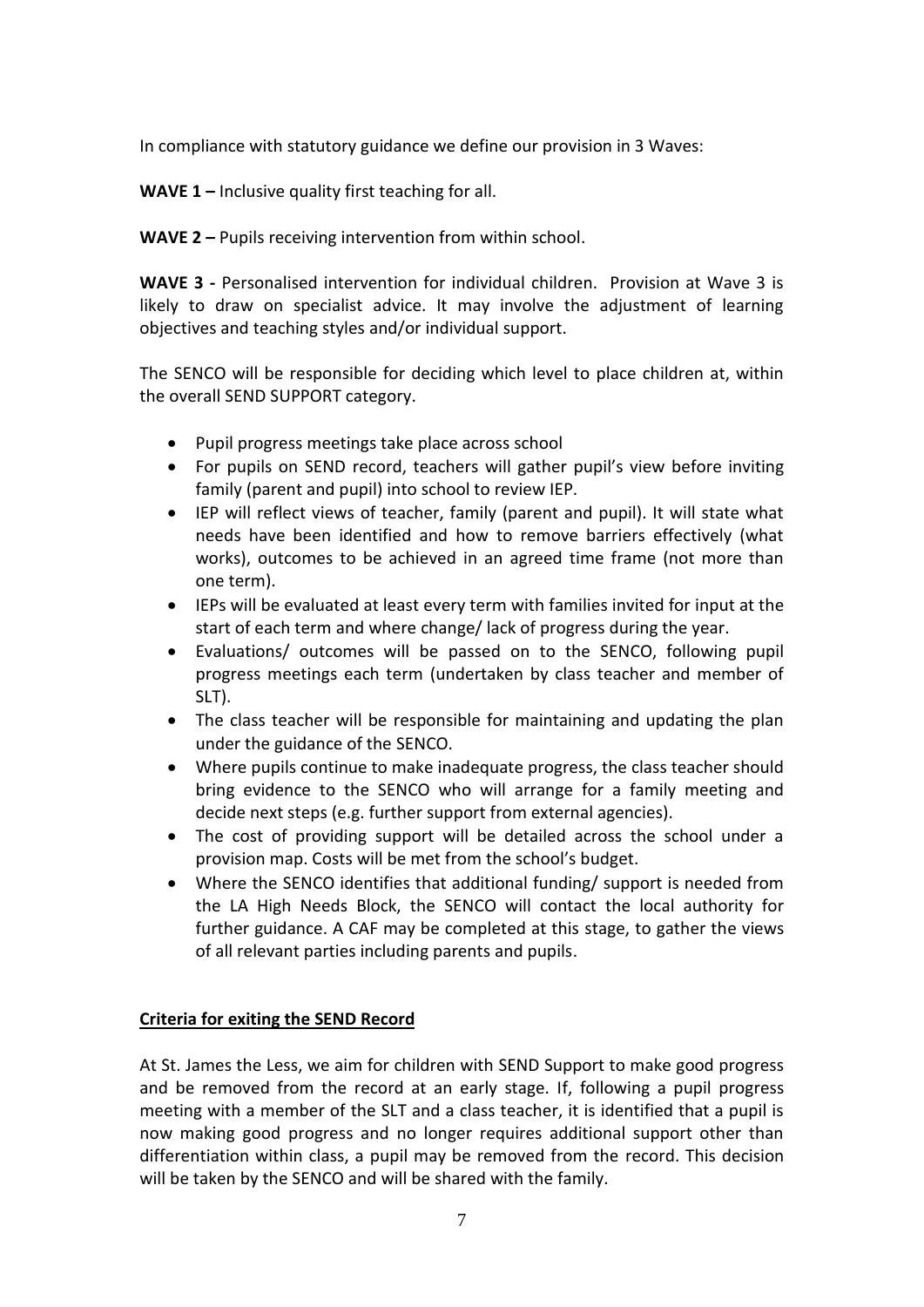# **SECTION 5**

## Statutory Assessment of SEND

If the school is unable to meet with all of the agreed provision from its existing resources, finance and staffing expertise; and the outcomes for the child are not improving despite SEND Support, then the school may request a statutory assessment from the Local Authority, which may lead to an Education, Health and Care Plan.

The school will provide the evidence about the child's progress over time, documentation in relation to the child's SEND Support and any action taken to deal with their needs, including any resources or special arrangements in place.

This information may include:

- The child's individual plans
- Records of reviews with pupils and parents, and their outcomes
- Common Assessment Framework (CAF) and Team around the Family (TAF) records
- Medical information where relevant
- National Curriculum attainment, and wider learning profile
- Educational and other assessments, e.g. Educational Psychologist
- Views of the parent and the child
- Involvement of outside agencies

If the Local Authority (LA) agrees to a Statutory Assessment, it must assess the education, health and care needs of that child. The LA must request advice and information on the child and the provision that must be put in place to meet those needs from:

- Parents/ carers and/ or child
- The school
- An educational psychologist
- Health
- Social care
- Anyone else that parents/ carers request

• A specialist teacher for the visually impaired or hearing impaired, if appropriate

From this information, it must then be decided whether or not to issue an Education, Health and Care Plan (EHCP). Further information can be found on the LA website [www.lancashire.gov.uk/SEND](http://www.lancashire.gov.uk/SEND)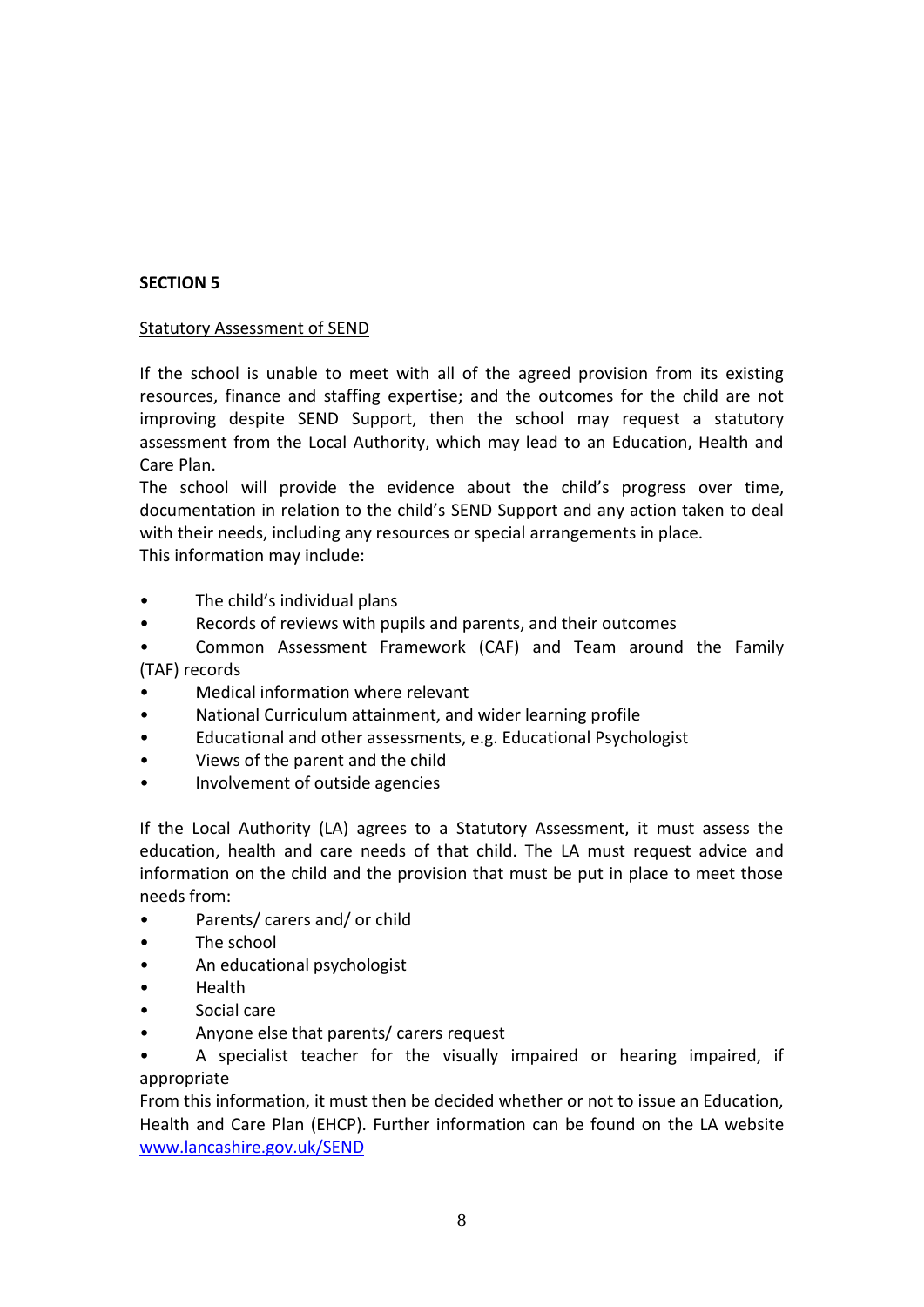# Annual Review of the EHC Plan

All Statements/ EHC Plans must be reviewed at least annually. The SENCO initiates the process of inviting relevant people to the meeting. This will include pupils, parents and others close to the child who pupils and parents would like to attend. Relevant professionals from within school and outside agencies will also be invited, as will a representative from the LA. The review will be person (child)-centred, looking at:

- progress on actions towards agreed outcomes
- what we appreciate and admire about the child
- what is important to the child now
- what is important to the child in the future
- how best to support the child
- questions to answer/ issues we are struggling with
- action plan

Any amendments to the EHC Plan will be recorded. The SENCO will record the outcomes of this meeting and the Head Teacher will ensure that it is sent to the LA.

## **SECTION 6**

## **Supporting Pupils and Families**

Families should refer to the LA local offer (Regulation 53, part 4) which is available on Lancashire County Council's website. The school's SEND Information report is published on the school website. A link is available from the LA local offer site. The SENCO will assist families in accessing further support where required from other agencies and professionals.

The school's admission arrangements are published on the school website (admissions policy).

Where pupils require support to access exams and other assessments, the headteacher is responsible for ensuring that appropriate arrangements are made, within government guidance.

For pupils with SEND, transition across year groups or key stages may need careful planning. The SENCO will take responsibility for ensuring that transition arrangements are in place and are shared with families.

# **SECTION 7**

## **Supporting Pupils at School with Medical Conditions**

At St. James the Less it is recognised that pupils at school with medical conditions should be properly supported so that they have full access to education, including school trips and physical education. Some children with medical conditions may be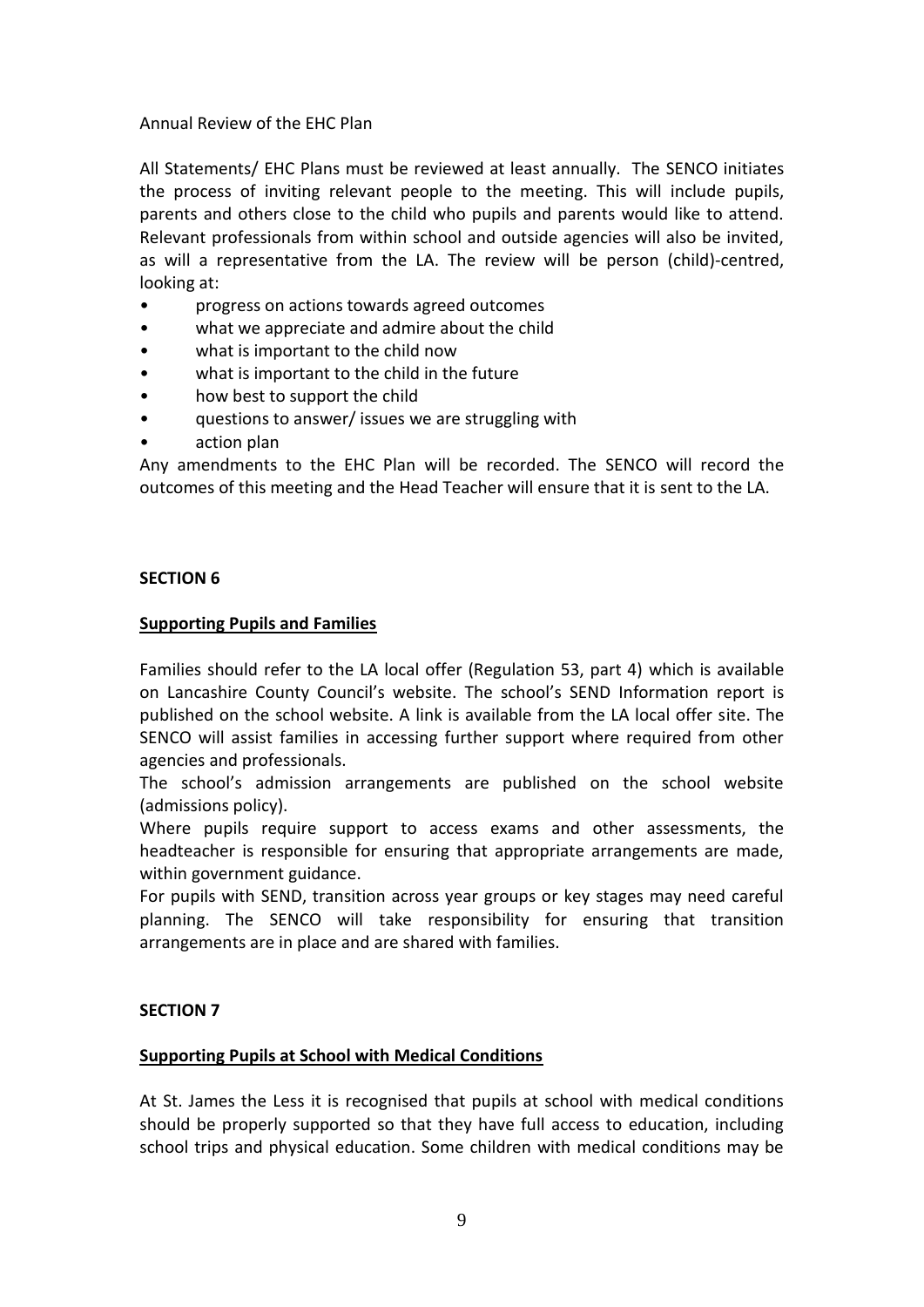disabled and where this is the case, the school will comply with its duties under the Equality Act 2010.

Pupils with Special Educational needs will be admitted to St. James the Less RC Primary school in line with the admissions policy.

# **SECTION 8**

## **Monitoring and Evaluation of SEND**

The SLT will work with the SENCO and with class teachers to evaluate pupil progress at an individual level and also to look at the impact of the school's practice across the school (recorded on the SEND provision map). As part of this evaluation process, the SENCO will consult with parents and pupils (at review meetings). The SENCO and SEND governor will regularly audit SEND provision and report to governors through the curriculum committee. Identified areas for improvement will then be reflected in this policy and in practice and provision within school.

## **SECTION 9**

## **Training and Resources**

SEND is funded through the school budget. The training needs of staff are identified as part of the appraisal process along with the development of the school improvement plan. This may be a reflection a range of monitoring and evaluation tools including analysis of school data, lesson observations and work scrutiny. Training and development is recognised as an important part of continual school improvement at St. James the Less.

All staff (teachers and support staff) undertake an induction process on taking up post and this includes a meeting with the SENCO to explain systems and structures in place around the school's SEND provision and practice and also to discuss the needs of individual pupils.

The school's SENCO regularly attends Lancashire's SENCO network meetings in order to keep up to date with local and national issues in SEND.

## **SECTION 10**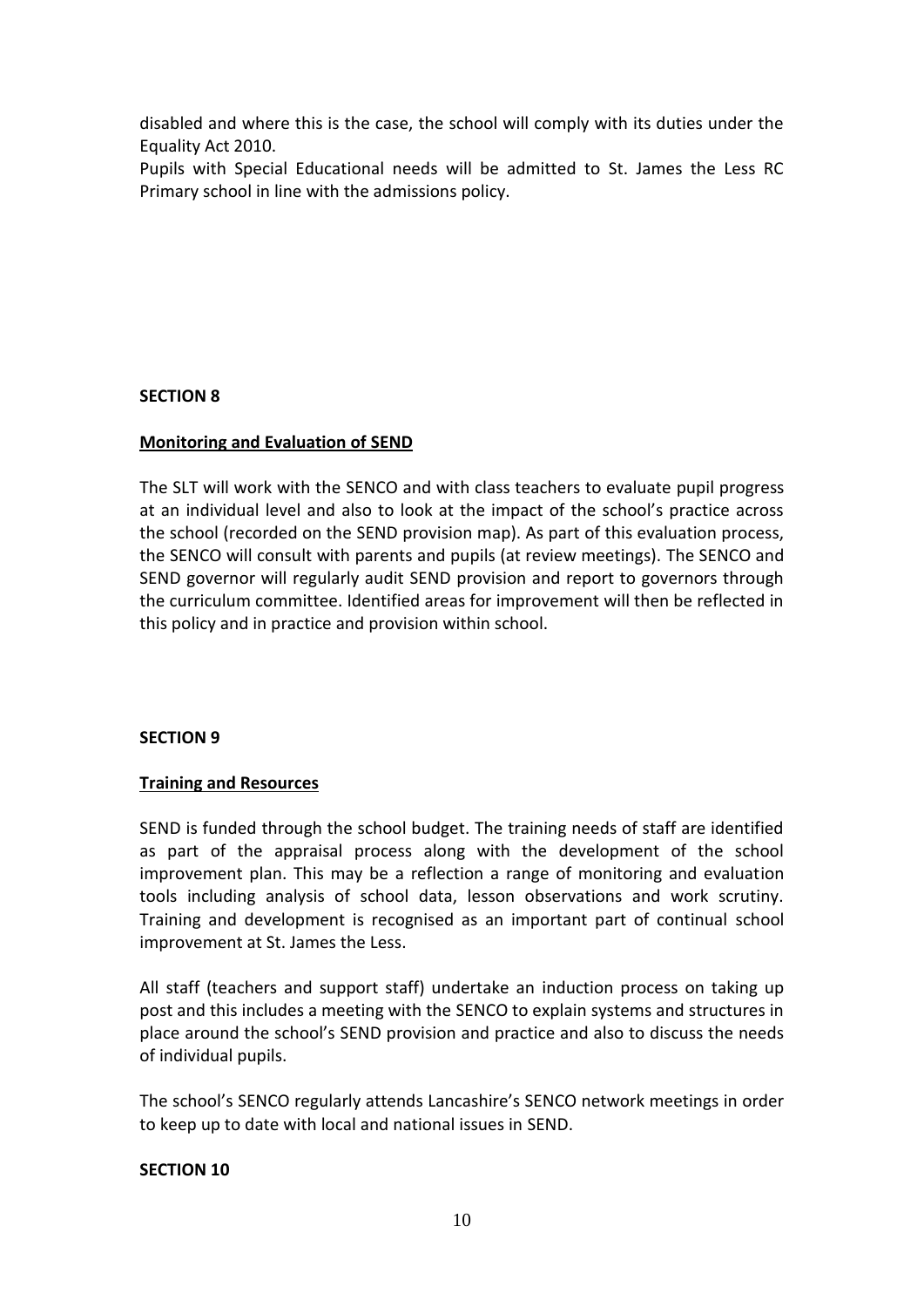## **Roles and Responsibilities**

The SEND Governor meets regularly with the SENCO. An SEND report is made to Governors each term. The SEND Governor's role is to ensure that the procedures outlined in this policy are in place across school. All teaching assistants in school support pupils with SEND, under the guidance of the class teacher. The SENCO is responsible for ensuring that teaching assistants receive suitable training to support children in their class. The head teacher is the DSL with specific Safeguarding responsibility. The SENCO is the deputy DSL. The head teacher is responsible for managing pupil premium and Looked After Child funding. The head teacher is also responsible for meeting the medical needs of pupils.

## **SECTION 11**

#### **Storing and Managing Information**

Documents are stored in a locked cupboard in the office. Documents are stored in line with Government guidance.

#### **SECTION 12**

#### **Reviewing the policy**

This policy will be reviewed by the SEND governor and SENCO on an annual basis, in line with NASEND guidance.

#### **SECTION 13**

#### **Accessibility**

The DDA, as amended by the SEND and Disability Act 2001, placed a duty on all schools and LAs to plan to increase over time the accessibility of schools for disabled pupils and to implement these plans. St. James the Less has produced an accessibility plan. Through parents, pupil and staff discussion, along with SLT monitoring and evaluation of progress, the school identifies barriers to learning and these are reflected in the school improvement plan, which details how to remove barriers. Where disabled pupils are on roll, the school will seek to actively increase and promote their access to the school curriculum and the wider curriculum, including after school clubs and school visits. The physical environment will be carefully considered and adapted where possible and as appropriate. Disabled pupils may require improved delivery of written information e.g. enlarged text for visually impaired pupils. St. James the Less operates an open door policy, where parents can contact key staff at any time. To do so, contact should be made through the school office. Appointments can generally be made at very short notice.